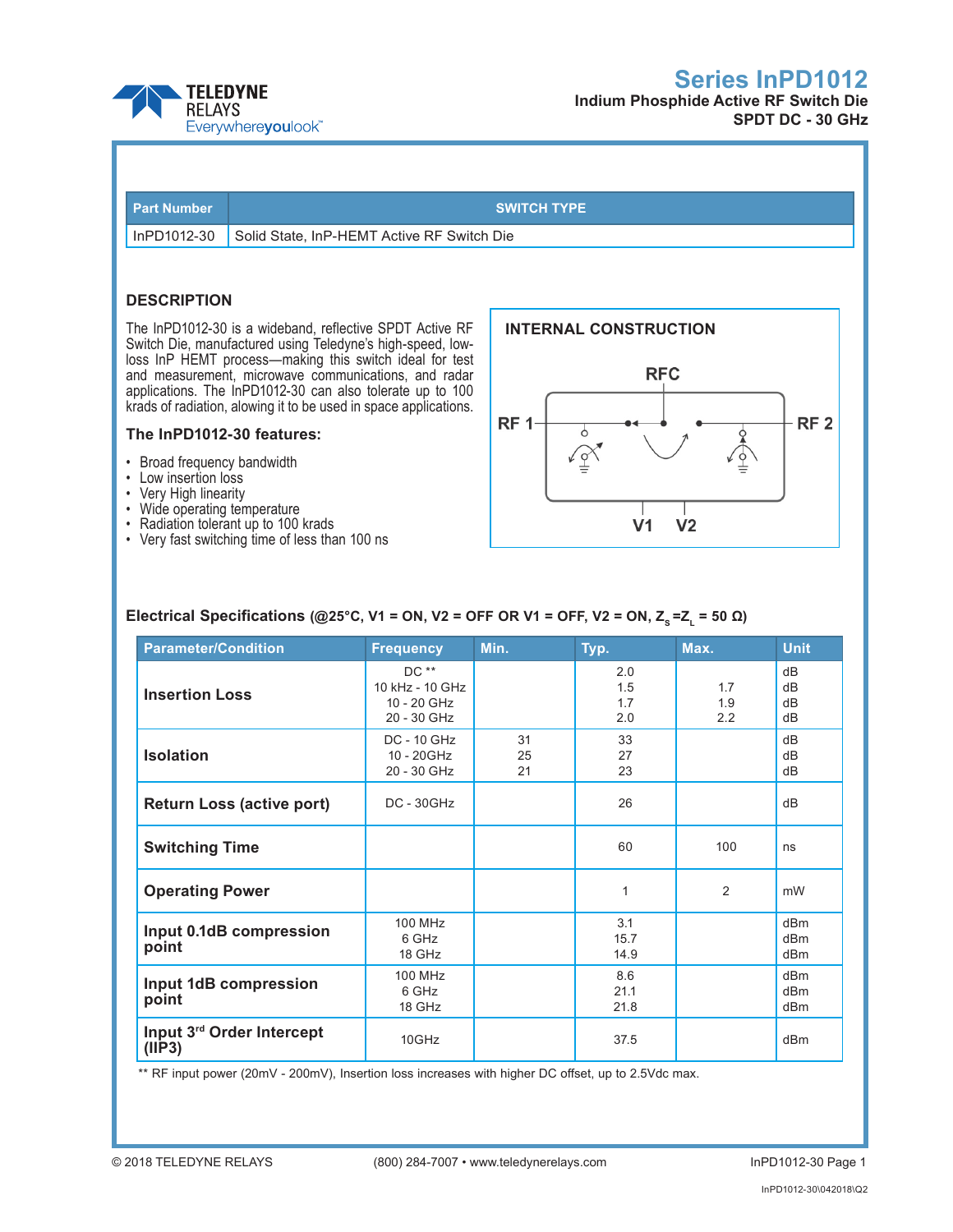

**Indium Phosphide Active RF Switch Die SPDT DC - 30 GHz**



InPD1012-30 Page 2 SPECIFICATIONS ARE SUBJECT TO CHANGE WITHOUT NOTICE © 2018 TELEDYNE RELAYS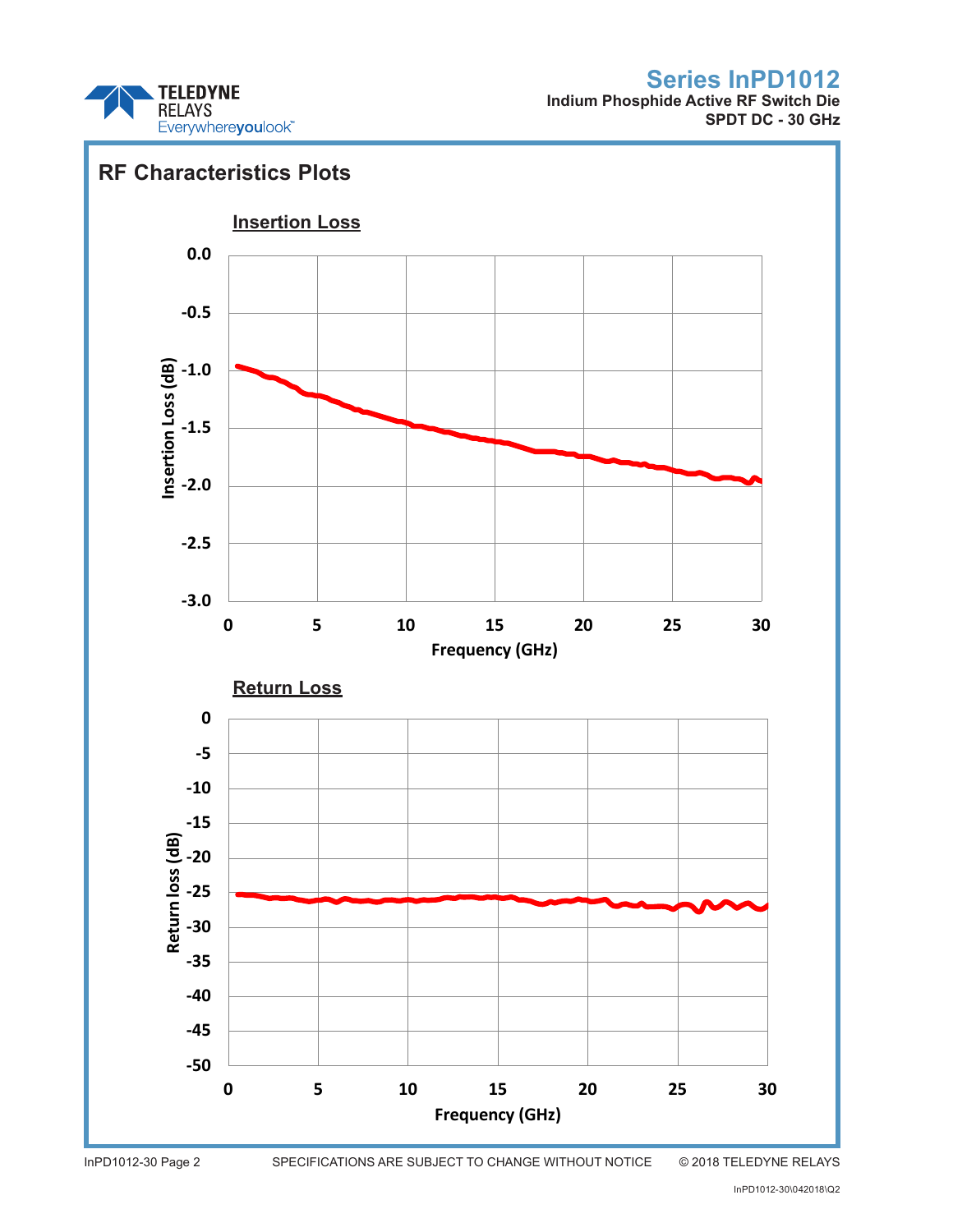

**Indium Phosphide Active RF Switch Die SPDT DC - 30 GHz**



### **Physical Specifications**

| <b>Parameter</b>                                                 | Min.      | Typ.      | Max.      | <b>Unit</b> |
|------------------------------------------------------------------|-----------|-----------|-----------|-------------|
| Die Size, Singulated (x,y)<br>maximum tolerance = $\pm 10 \mu$ m | 820 x 950 | 830 x 960 | 840 x 970 | µm          |
| <b>Wafer Thickness</b>                                           | 615       | 625       | 635       | µm          |
| <b>Bump Pitch</b>                                                | 150       |           |           | µm          |
| <b>Bump Height</b>                                               | 50        | 60        | 70        | µm          |
| <b>Bump Diameter</b>                                             |           | 79        |           | µm          |
| <b>UBM Diameter</b>                                              | 65        | 69        | 74        | µm          |

### **Environmental Specifications**

| <b>Operating Temperature</b><br>Range | -65       | $+125$ | °C |
|---------------------------------------|-----------|--------|----|
| <b>Storage Temperature</b><br>Range*  | $-65$     | $+125$ | °C |
| <b>ESD Sensitivity (HBM)</b>          | Class 1   |        |    |
| <b>MSL Sensitivity</b>                | TRD       |        |    |
| <b>Radiation Tolerance</b>            | 100 krads |        |    |